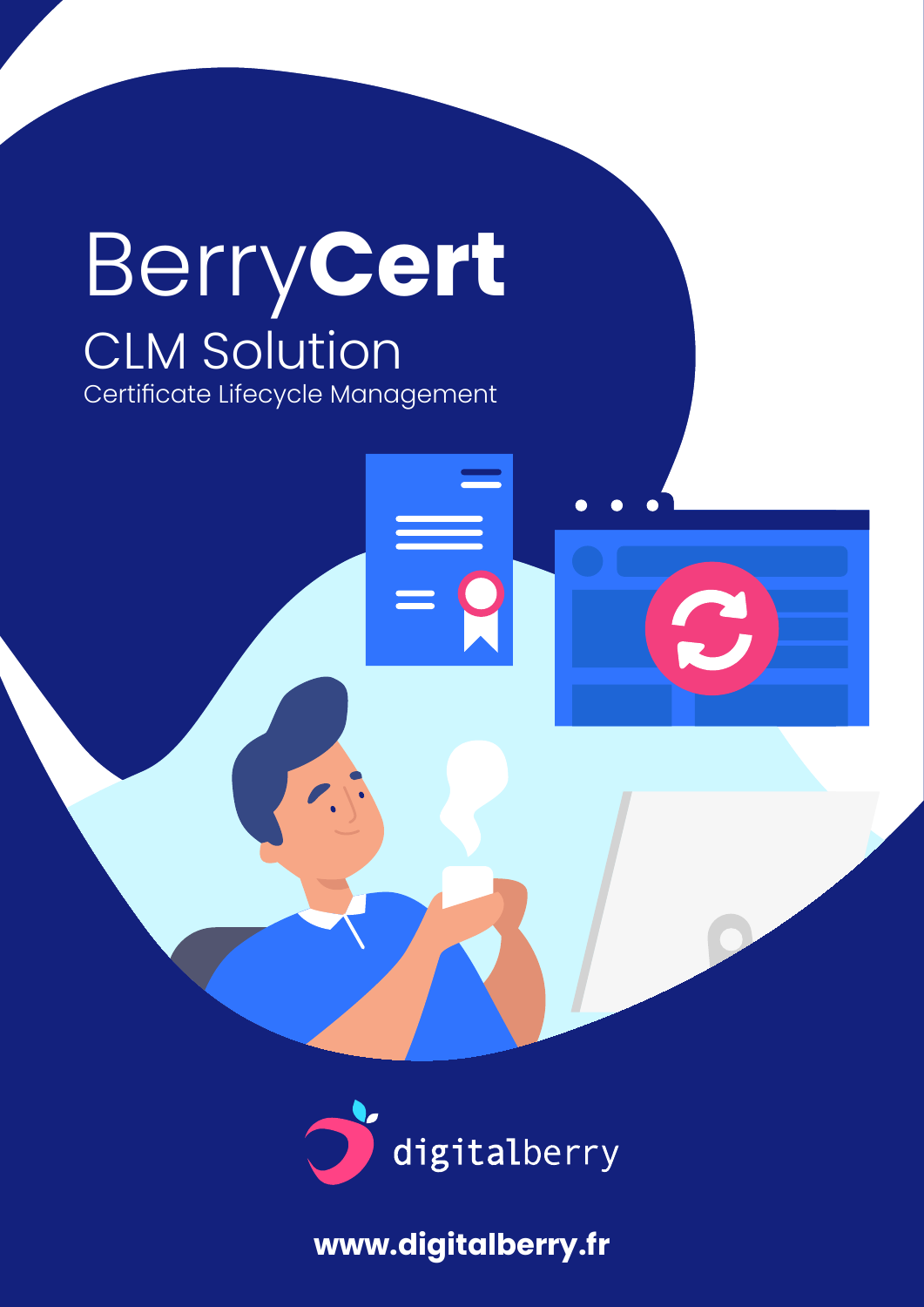Digital certificates, also known as public key certificates, are used to identify and authenticate an individual or a machine and to secure exchanges by encryption. They are similar to a digital ID card and have a limited lifespan.

To protect sensitive data and securely connect a growing number of devices, machines and applications, companies depend on cryptographic keys and digital certificates. As a result, there's a surge of these certificates out in the wild, and as a business, it's difficult to manage those certificates using a method such as an Excel spreadsheet.



**Forgetting to replace one certificate on a single device or server or having a revocation list that you forgot to replace, can take down your entire network.** 

Consider Microsoft, for example. Teams went down for 3 hours in February 2020 for millions of users, and Spotify's subscribers were unable to access their accounts for more than an hour in August 2020.

## **SOLUTION BRIEF**

**BerryCert is designed to let you automatically manage, audit and secure the use of digital certificates in your organization.**



Connected to your external and internal PKIs, the solution will provide you with a simple and intuitive interface. It helps you increase security, reduce outages and service interruptions while lessening the charge on your operational security teams.

### **SOLUTION DESCRIPTION**

BerryCert allows:







**A COMPLETE DISCOVERY**  of your fleet of digital certificates.

**CENTRALIZED INTERFACE**  to manage the certificate lifecycle.

**AUTOMATIC RENEWAL OF DIGITAL CERTIFICATES**

**BerryCert is an automated digital certificate lifecycle management and audit solution.**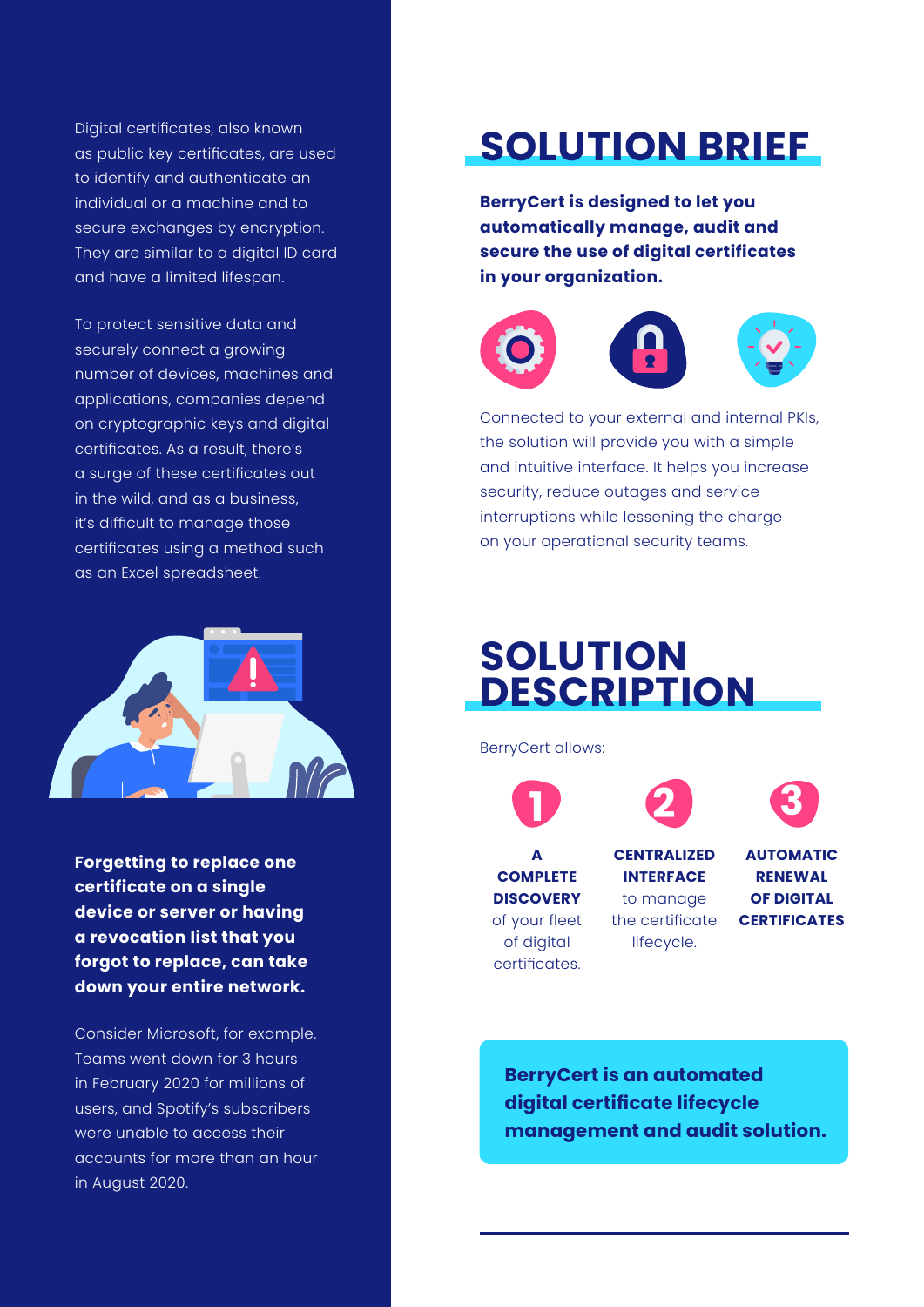

### **KEY FEATURES AND BENEFITS**

**Complete discovery:** through network and filesystem scanning, PKI synchronization, BerryCert will discover all your issued and in-use digital certificates.

**Intuitive dashboard:** simple interface to supervise and manage the lifecycle of your digital certificates.

**Continuous monitoring:** automated expiry alerts and notifications for managed certificates. You will have the ability to schedule a customized reporting process within the solution.

**Compliance policy enforcement:** compliance analysis of discovered certificates for audit purposes and to ensure the good application of defined security policies.

**Delegated RA: BerryCert is your Registration** Authority (RA) for your internal and external PKIs. A centralized interface for your certificate issuance and renewal.

**PKI agility and control:** by automating the certificate renewal and deployment.

**A tailored solution:** ability to configure your organization's validation and notification workflows for certificate issuance.

**Easy integration:** BerryCert exposes HTTP web services, intended to facilitate its integration with your in-house applications.

**. Role-Based Access Controls: ability to define** your roles and control access with AD and LDAP or with an IdP via SAML v2 integration. Assign groups and users to certificate lifecycle management tasks from administrators to standard users and auditors.

### **PRODUCT USE-CASES**

**1. A certificate health-check solution for your infrastructure:** with its discovery and compliance analysis capabilities, BerryCert is your centralized interface for your entire fleet of digital certificates.

**2. A certificate requests center:** BerryCert is your unified Registration Authority for all your PKIs. All certificate requests are submitted by users and approved by administrators through the solution.

**3. A risk prevention solution:** service interruptions and certificate outages can jeopardize your business continuity and security. BerryCert will automate the renewal, notify your PKI administrator of the certificates' expiry and record critical activities on your digital certificates.

**4. A compliance enforcement solution:** BerryCert ensures the good application of the defined compliance policies within your organization. With its scoring feature, the solution will give you a precise view of the conformity degree of all your digital certificates.